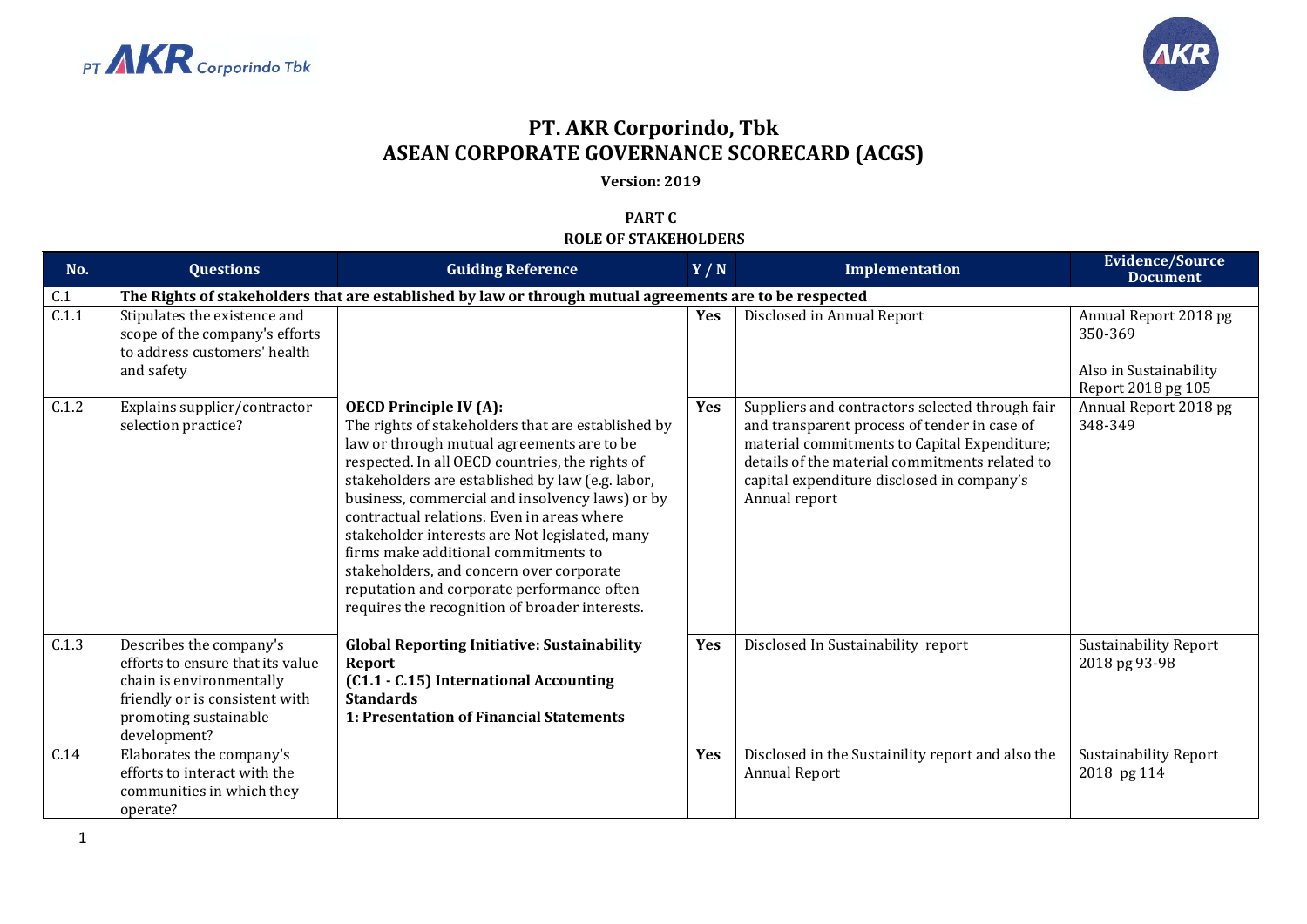



| No.   | <b>Questions</b>                                                       | <b>Guiding Reference</b> | Y/N                                                                                                                                                                     | Implementation                                                                                                                                                                                                                                                                                                                                                                                                                                                                                                                       | <b>Evidence/Source</b><br><b>Document</b>                                                                                |  |  |  |
|-------|------------------------------------------------------------------------|--------------------------|-------------------------------------------------------------------------------------------------------------------------------------------------------------------------|--------------------------------------------------------------------------------------------------------------------------------------------------------------------------------------------------------------------------------------------------------------------------------------------------------------------------------------------------------------------------------------------------------------------------------------------------------------------------------------------------------------------------------------|--------------------------------------------------------------------------------------------------------------------------|--|--|--|
| C.15  | Describe the company's anti-<br>corruption programs and<br>procedures? |                          | Yes                                                                                                                                                                     | Disclosed in Annual Report; Integrity pact<br>signed by each employee at the time of joining<br>and again reinforced through the Company's<br>vision and training program                                                                                                                                                                                                                                                                                                                                                            | <b>Sustainability Report</b><br>2018 pg 89                                                                               |  |  |  |
| C.16  | Describes how creditors' rights<br>are safeguarded?                    |                          | Yes                                                                                                                                                                     | Creditors rights are safeguarded through every<br>loan agreement that was created by considering<br>both parties interests                                                                                                                                                                                                                                                                                                                                                                                                           | Every loans and its<br>creditors are mentioned<br>in consolidated<br>statements as of 31<br>December 2018 pg 461-<br>469 |  |  |  |
|       |                                                                        |                          | Does the company disclose the activities that it has undertaken to implemented the above mentioned policies<br>As part of its product liability, the Company has<br>Yes |                                                                                                                                                                                                                                                                                                                                                                                                                                                                                                                                      |                                                                                                                          |  |  |  |
| C.1.7 | Customer health and safety                                             |                          |                                                                                                                                                                         | established and provides a Vendor Managed<br>Inventory (VMI) to serve the customers more<br>efficiently, especially in non-subsidized fuel and<br>basic chemical business distribution. Moreover,<br>for the interests of the customers and other<br>stakeholders, the Company and its subsidiaries<br>have provided a feedback mechanism to send<br>out complaints or queries on the Company's<br>products and services through its website:<br>www.akr.co.id and through the phone number<br>printed on each truck of the Company. | Stated on Sustainability<br>Report 2018 pg. 118                                                                          |  |  |  |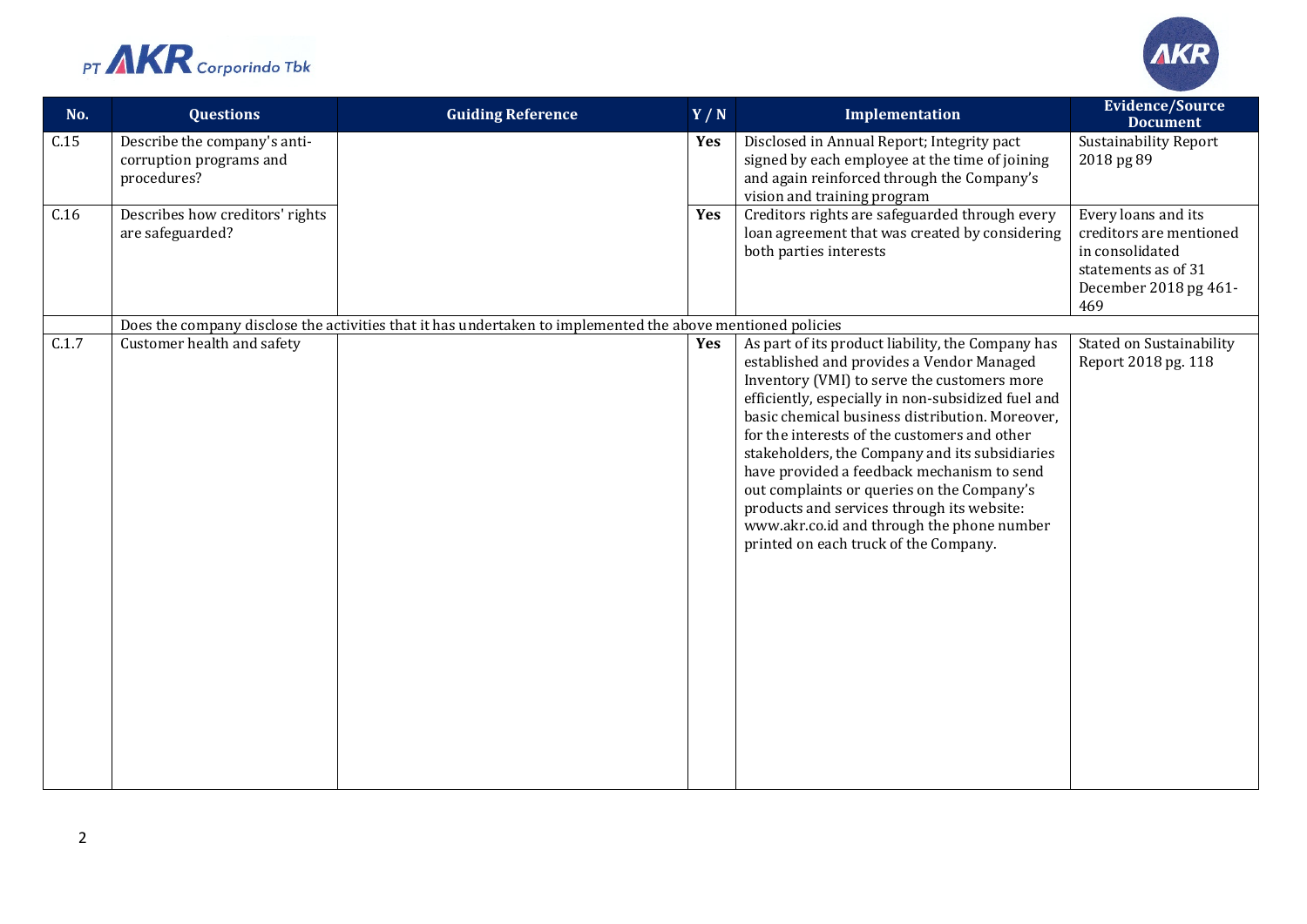



| No.    | <b>Questions</b>                              | <b>Guiding Reference</b>                                                 | Y/N | Implementation                                                                                                                                                                                                                                                                                                                                                                                                                                                                                                                                                                             | <b>Evidence/Source</b><br><b>Document</b>                                               |
|--------|-----------------------------------------------|--------------------------------------------------------------------------|-----|--------------------------------------------------------------------------------------------------------------------------------------------------------------------------------------------------------------------------------------------------------------------------------------------------------------------------------------------------------------------------------------------------------------------------------------------------------------------------------------------------------------------------------------------------------------------------------------------|-----------------------------------------------------------------------------------------|
| C.1.8  | Supplier/Contractor selection<br>and criteria | <b>OECD Principle IV (A) &amp; Global Reporting</b><br><b>Initiative</b> | Yes | Approximately 74% of the Company's<br>consolidated sales and revenue is derived from<br>petroleum distribution. With the limited local<br>suppliers of fuel and Indonesia's current<br>condition as a net oil importer, this business is<br>highly dependent on suppliers from outside of<br>Indonesia through imports. However, the<br>Company still prioritizes local suppliers for<br>other business segments to bring a positive<br>contribution to and added value for Indonesia's<br>economy                                                                                         |                                                                                         |
| C.1.9  | Environmentally-friendly value<br>chain       |                                                                          | Yes | The Company continues to anticipate the risks<br>and consequences possibilities that may arise<br>during their day to-day operational activities.<br>To that end, the Company established an Audit<br>Committee and an Internal Audit Unit. In<br>addition, the Company has also adopted several<br>external initiatives, among others, ISO 13000,<br>OHSAS and a number of other certifications.<br>Meanwhile, for a healthy and environmentally-<br>friendly and safe working environment, the<br>Company has established a Department of<br>Safety, Health and Environment (K3L / SHE). | Stated on Sustainability<br>Report 2018 pg. 105                                         |
| C.1.10 | Interaction with the<br>communities           |                                                                          | Yes | Through various CSR activities such as;<br>donation of garbage motorcycle, mobile<br>therapy car service for children with the<br>autistic spectrum, Blood Donors, Polyclinic<br>Help AKR, and Scholarship                                                                                                                                                                                                                                                                                                                                                                                 | The activities are<br>mentioned on<br><b>Sustainability Report</b><br>2017 pg. 115      |
| C.1.11 | Anti-corruption programs and<br>procedures    |                                                                          | Yes | To prevent corruption, collusion and nepotism,<br>the Company has produced an Integrity Pact<br>which must be signed by every person in PT<br>AKR Tbk. The Integrity Pact is a means for the<br>Company to train all employees to stay away<br>from corruption.                                                                                                                                                                                                                                                                                                                            | It is announced in<br>website and emphasized<br>on Sustainability Report<br>2018 pg. 89 |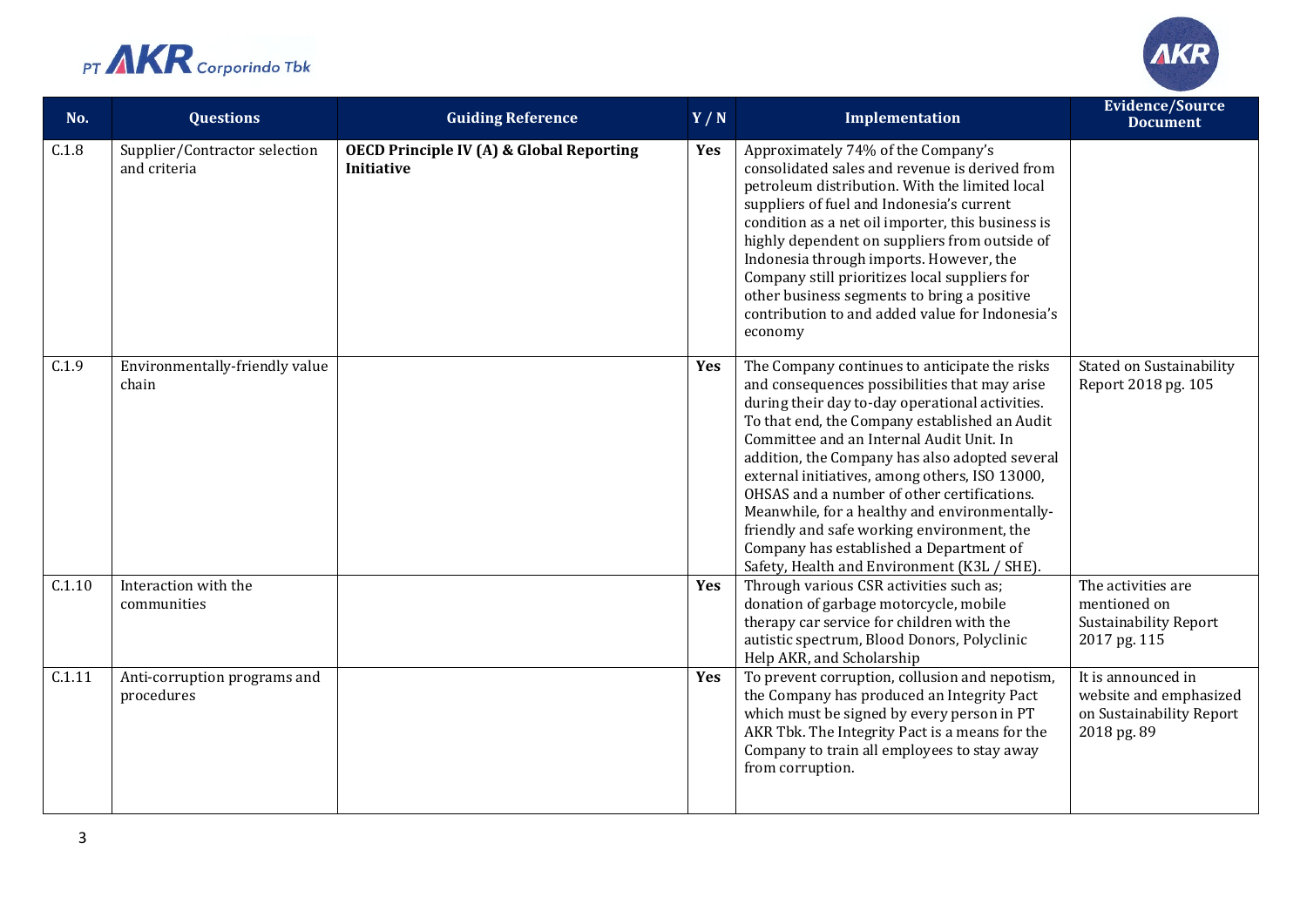



| No.          | <b>Questions</b>                                                                                                                                                                                                                                                          | <b>Guiding Reference</b>                                                                                                                                                                                                                                                                                                                                                                       | Y/N | Implementation                                                                                                                                                                                | <b>Evidence/Source</b><br><b>Document</b>                                                                                |
|--------------|---------------------------------------------------------------------------------------------------------------------------------------------------------------------------------------------------------------------------------------------------------------------------|------------------------------------------------------------------------------------------------------------------------------------------------------------------------------------------------------------------------------------------------------------------------------------------------------------------------------------------------------------------------------------------------|-----|-----------------------------------------------------------------------------------------------------------------------------------------------------------------------------------------------|--------------------------------------------------------------------------------------------------------------------------|
| C.1.12       | Creditors' rights                                                                                                                                                                                                                                                         |                                                                                                                                                                                                                                                                                                                                                                                                | Yes | Creditors rights are safeguarded through every<br>loan agreement that was created by considering<br>both parties interests                                                                    | Every loans and its<br>creditors are mentioned<br>in consolidated<br>statements as of 31<br>December 2018 pg 456-<br>461 |
| C.1.13       | Does the company have a<br>separate corporate<br>responsibility (CR)<br>report/section or<br>sustainability report/section                                                                                                                                                | <b>OECD Principle V (A):</b><br>Disclosure should include, but Not be limited to,<br>material information on:<br>(7) Issues regarding employees and other<br>stakeholders.<br>Companies are encouraged to provide<br>information on key issues relevant to employees<br>and other stakeholders that may materially affect<br>the long term sustainability of the company                       | Yes | CSR programs disclosed in the CSR section of<br>the annual report and also in the Sustainability<br>report                                                                                    | The activities are<br>mentioned on<br><b>Sustainability Report</b><br>2018 pg. 115-117                                   |
| No.          | <b>Questions</b>                                                                                                                                                                                                                                                          | <b>Guiding Reference</b>                                                                                                                                                                                                                                                                                                                                                                       | Y/N | <b>Implementation</b>                                                                                                                                                                         | <b>Evidence/Source Document</b>                                                                                          |
| C.2<br>C.2.1 | Does the company provide<br>contact details via the<br>company's website or Annual<br>Report which stakeholders<br>(e.g. customers, suppliers,<br>general public etc.) can use to<br>voice their concerns and/or<br>complaints for possible<br>violation of their rights? | <b>OECD Principle IV (B):</b><br>Where stakeholder interests are protected by<br>law,<br>stakeholders should have the opportunity to<br>obtain<br>effective redress for violation of their rights.<br>The governance framework and processes<br>should be<br>transparent and Not impede the ability of<br>stakeholders to communicate and to obtain<br>redress<br>for the violation of rights. | Yes | Where stakeholder interests are protected by law, stakeholders should have the opportunity to obtain effective redress for violation of their rights<br>Provided in website and Annual Report | Annual Report 2018 pg. 292<br>Also in the website:<br>http://www.akr.co.id/for-<br>investor/contact-details              |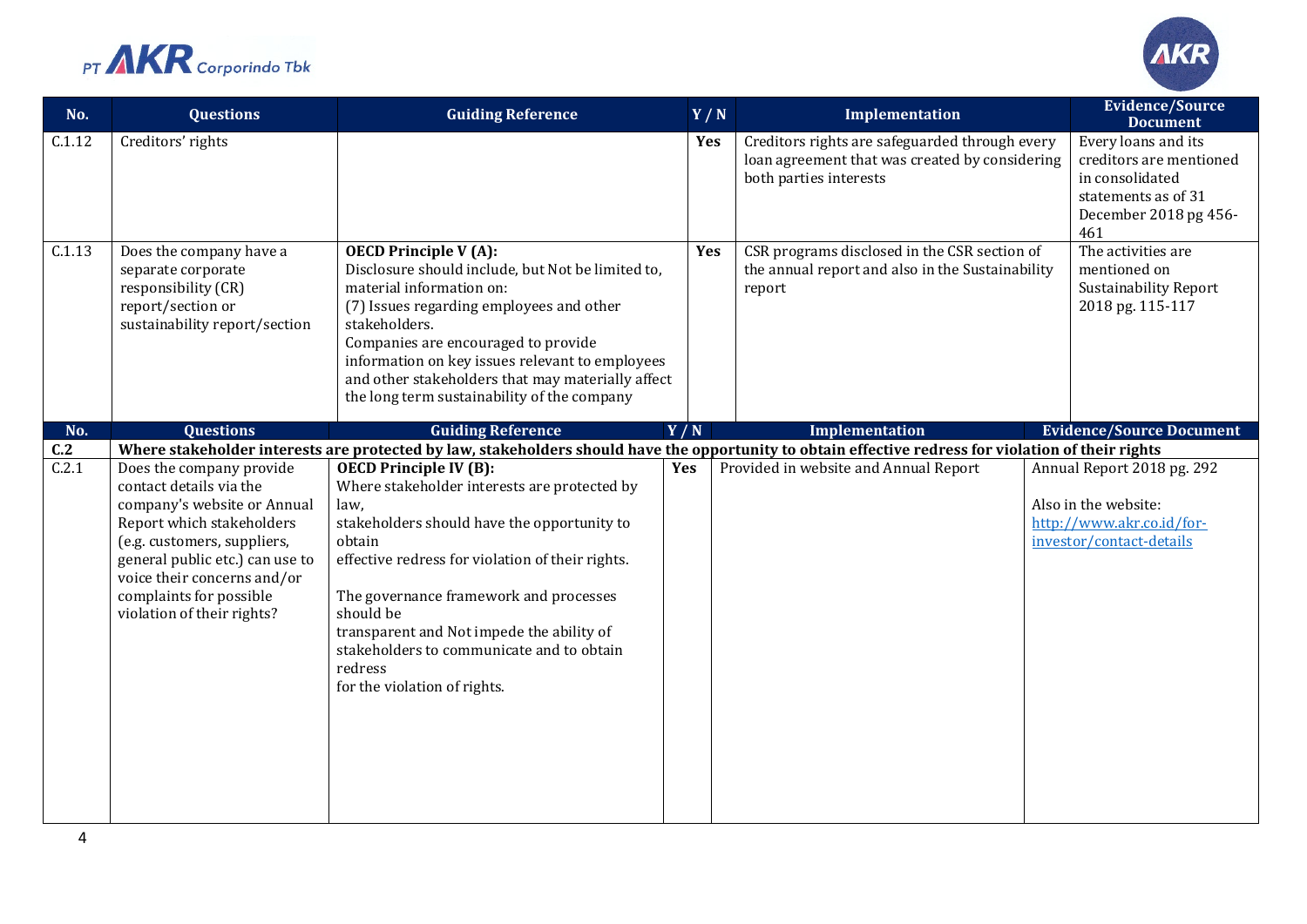



| No.            | <b>Questions</b>                                                                                                                                                                                      | <b>Guiding Reference</b>                                                                                                                                                                                                                                                                                                                                                                    | Y/N | Implementation                                                                                                             | <b>Evidence/Source Document</b> |  |
|----------------|-------------------------------------------------------------------------------------------------------------------------------------------------------------------------------------------------------|---------------------------------------------------------------------------------------------------------------------------------------------------------------------------------------------------------------------------------------------------------------------------------------------------------------------------------------------------------------------------------------------|-----|----------------------------------------------------------------------------------------------------------------------------|---------------------------------|--|
| C.3            | Performance-enhancing mechanisms for employee participation should be permitted to develop.                                                                                                           |                                                                                                                                                                                                                                                                                                                                                                                             |     |                                                                                                                            |                                 |  |
| C.3.1<br>C.3.2 | Does the company explicitly<br>disclose the health, safety,<br>and welfare policy for its<br>employees?<br>Does the company publish<br>relevant information relating<br>to health, safety and welfare | <b>OECD Principle IV (C):</b><br>Performance-enhancing mechanisms for<br>employee participation should be permitted to<br>develop. In the context of corporate<br>governance, performance enhancing<br>mechanisms for participation may benefit<br>companies directly as well as indirectly                                                                                                 |     | Provided in Annual report including full<br>list of training imparted and welfare                                          | Annual Report 2018 pg 168-178   |  |
| C.3.3          | of its employees?<br>Does the company have<br>training and development                                                                                                                                | through the readiness by employees to invest<br>in firm specific skills.                                                                                                                                                                                                                                                                                                                    | Yes | measures including Heart and Mind<br>program                                                                               |                                 |  |
| C.3.4          | programs for its employees?<br>Does the company publish<br>relevant information on<br>training and development<br>programs for its employees                                                          | Firm specific skills are those<br>skills/competencies that are related to<br>production technology and/or organizational<br>aspects that are unique to a firm.                                                                                                                                                                                                                              |     |                                                                                                                            |                                 |  |
| C.3.5          | Does the company have a<br>reward/compensation policy<br>that accounts for the<br>performance of the company<br>beyond short-term financial<br>measures?                                              | Examples of mechanisms for employee<br>participation include: employee<br>representation on boards; and governance<br>processes such as works councils that<br>consider employee viewpoints in certain key<br>decisions. With respect to performance<br>enhancing mechanisms, employee stock<br>ownership plans or other profit sharing<br>mechanisms are to be found in many<br>countries. | Yes | The company has implemented share<br>option program to motivate, retain and<br>reward employees for medium to long<br>term | Annual Report 2018 pg 354       |  |